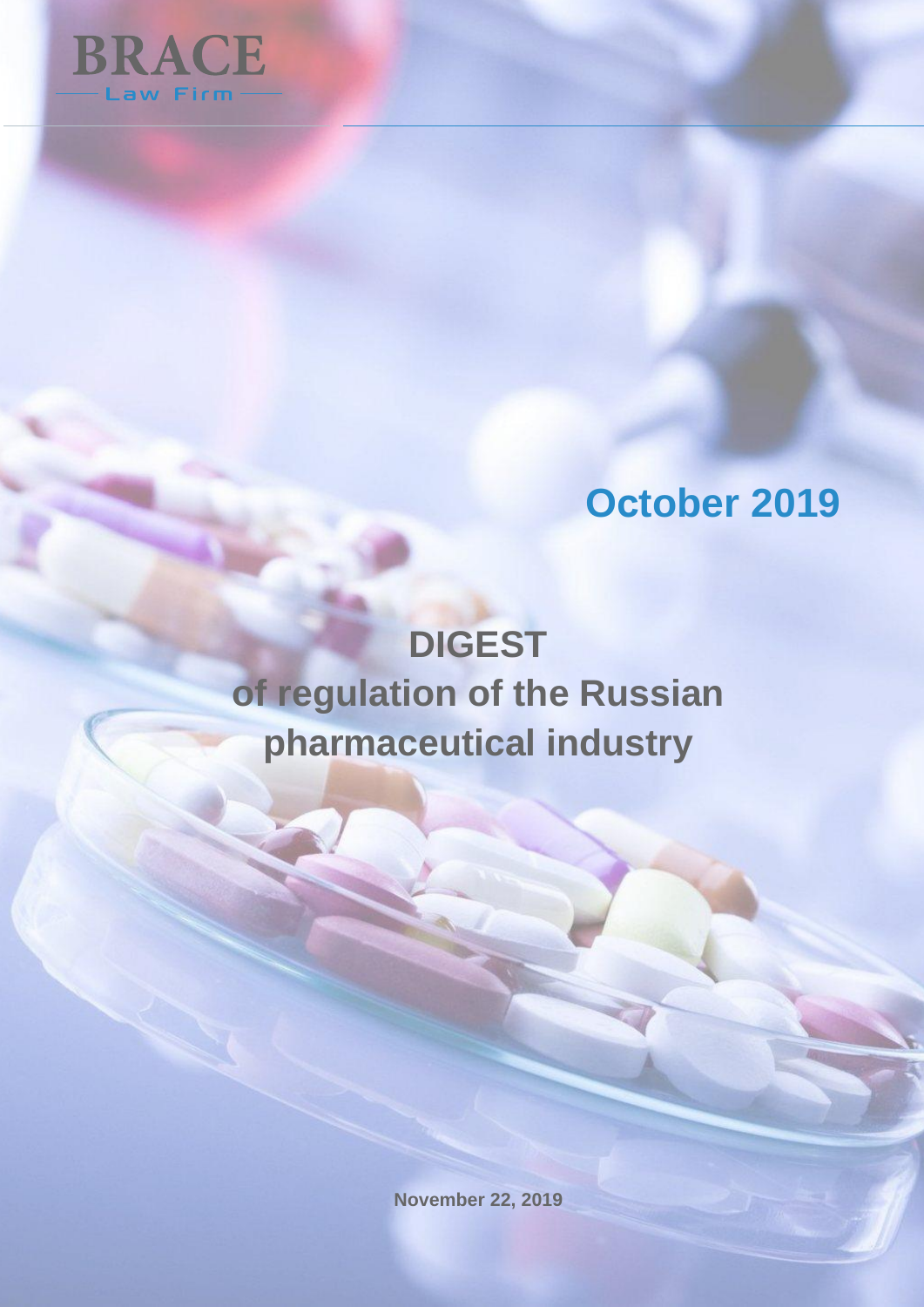# **Dear Colleagues!**

We are glad to propose to your attention the Digest of legal regulation of the Russian pharmaceutical industry for October 2019, prepared by the BRACE Law Firm. October 2019 was marked by the adoption of significant number of legal acts affecting the functioning of the pharmaceutical market, high normative activity, as well as remarkable judicial practice:

 The Board of the Eurasian Economic Commission approved the passport of the Classifier of components of medicines altogether with the methodology for classification and coding of information and the procedure for maintaining the Classifier, as well as clarifications regarding the classification of the drug based on seedless aqueous substrates of metabolic products of microorganisms.

 The Government of Russia approved a list of vital drugs for 2020, a list of drugs prescribed by the decision of the medical commissions of medical organizations, a list of expensive drugs, and a minimum range of drugs needed to provide medical care.

 Federal Service for Surveillance in Healthcare (Roszdravnadzor) issued recommendations for participants in the experiment on labeling with identification and monitoring the circulation of certain types of drugs for medical use, as well as a list of the most frequent violations when sending mandatory information to be provided to Federal Service for Health Supervision.

 The Ministry of Health put forward such legislative initiatives as the creation of the Metrological Service at this ministry; Establishment of the maximum level of allowable expenses of a citizen for the payment of vital and essential medicines. In addition, the Ministry finalized the draft rules for mandatory re-registration in 2019-2020 of all previously registered by various methods, maximum selling prices for drugs included in the list of vital drugs, as well as the rules according to which the owners of registration certificates for drugs included in the List of Vital and Essential Drugs are obliged to reduce previously registered prices for medicines included in the List of Vital and Essential Drugs

 The Intellectual Property Rights Court confirmed the compulsory license of Nativa LLC to Sunitinib-native.

 The slogan "Cheap pharmacy. We'll sell it cheaper if you name the competitor's price" o on the sign of a pharmacy arbitration court ruled as an advertisement.

The above and other equally important changes in the current legislation, as well as legislative initiatives, can be found in this digest in more detail.

Sincerely yours,

**BRACE Law Firm**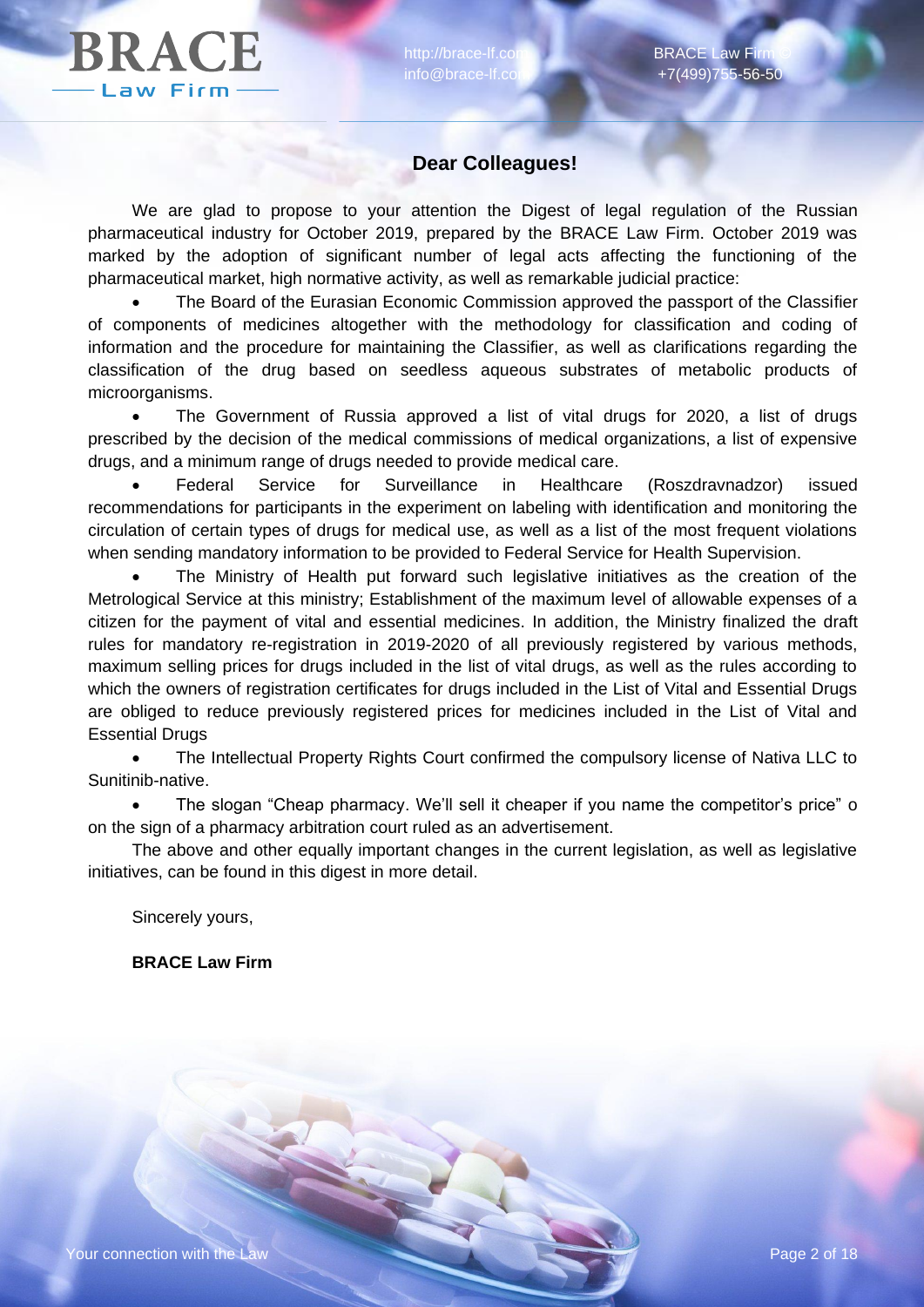### **1.Laws, by-laws, legal news**

**1.1. The Eurasian Economic Commission decided on the classifier of components of medicines, and also clarified the classification of the drug based on germ-free aqueous substrates of the metabolism products of microorganisms following the unified Commodity Nomenclature foreign economic activity of the Eurasian Economic Union**

*Decision of the Board of the Eurasian Economic Commission of October 08, 2019 N 171 "On the classifier of components of medicines"*

*Decision of the Board of the Eurasian Economic Commission of October 08, 2019 N 173 "On the classification of a drug based on seedless water substrates of metabolic products of microorganisms following the unified Commodity Nomenclature foreign economic activity of the Eurasian Economic Union"*

By the decision of the Board of the Eurasian Economic Commission, the passport of the Classifier of components of medicines was approved along with the methodology for classification and coding of information and the procedure for maintaining the Classifier.

Information about the types of components for packaging drugs is classified by a hierarchical method.

The classification feature of the first step in the hierarchy is the category of pharmaceutical packaging components, with the following categories: administration devices; capping systems; unpacking devices; other types of components.

The classification feature of the second level of the hierarchy is the type of complementary means for packaging pharmaceuticals, determined in accordance with the Nomenclature of dosage forms approved by the Decision of the Board of the Eurasian Economic Commission dated December 11, 2015 N 172.

The classification object is information on the types of components included in the consumer packaging of drugs, which are indicated in the registration dossiers of drugs.

Also, it was determined by another Decision of the Board of the Eurasian Economic Commission that the preparation in liquid form in the form of a solution for oral administration containing, as active substances, germ-free aqueous substrates of metabolic products of microorganisms, as well as auxiliary substances, designed to restore and regulate the balance of normal intestinal microflora, enhance protective properties of the body, in accordance with the Basic Rule of Interpretation of the Commodity Nomenclature of Foreign Economic Activity 1 cl is codified in heading 2106 of the unified Commodity Nomenclature of Foreign Economic Activity of the EAEU.

When filling out a customs declaration for declaring a product as part of its movement within the borders of the Eurasian Economic Union, it is mandatory to indicate the product code for the product range of the EAEU's foreign economic activity. The correctness of the calculation of customs payments depends on the correct coding.

**1.2. The government approved new lists of drugs for 2020, including a list of essential drugs, a list of drugs prescribed by the decision of the medical commission, and also approved the minimum range of drugs needed to provide medical care.**

*Decree of the Government of the Russian Federation of October 12, 2019, N 2406-r "On approval of the list of vital and essential medicines for 2020, as well as lists of medicines for medical use and the minimum range of medicines needed to provide medical care"*

The specified document approved:

a list of vital and essential medicines for medical use for 2020;

**BRACE**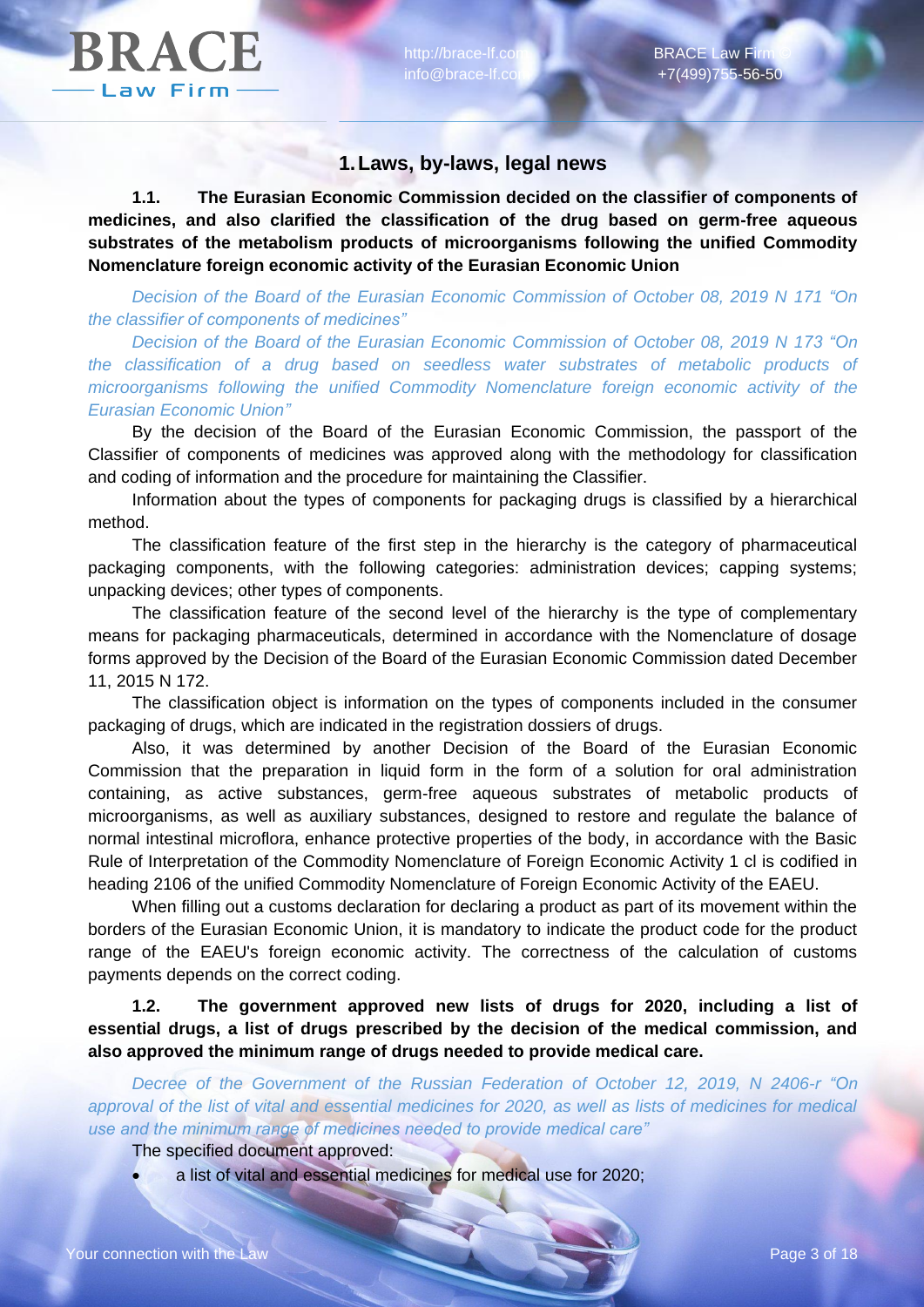a list of drugs for medical use, including drugs for medical use, prescribed by the decision of the medical commissions of medical organizations;

 a list of drugs intended to provide people with hemophilia, cystic fibrosis, pituitary dwarfism, Gaucher disease, malignant neoplasms of lymphoid, hematopoietic and related tissues, multiple sclerosis, hemolytic uremic syndrome, juvenile arthritis with the systemic origin, mucopolysaccharide and VI types, persons after transplantation of organs and (or) tissues;

a minimum assortment of medications needed to provide medical care.

It is noteworthy that the List of Vital and Essential Drugs is supplemented by 24 new positions, and also Lornoxicam is excluded from this list.

The so-called List of expensive drugs has been supplemented with drugs intended for the treatment of hemolytic uremic syndrome, juvenile arthritis with systemic onset, mucopolysaccharidosis of types I, II and VI (taking into account the fact that the nosology replenished the list in 2019).

Another 23 new positions were added to the List of drugs for medical use, prescribed by the decision of the medical commissions of medical organizations.

### **1.3. The Federal Service for Surveillance in Healthcare (Roszdravnadzor) made recommendations to participants in the experiment on labeling with identification tools and monitoring the turnover of certain types of drugs for medical use.**

Recommendations for the participants of the Labeling Experiment on the labeling by means of identification and monitoring of the circulation of certain types of drugs for medical use (together with "Characteristics of identification tools, requirements for the structure and format, including the procedure for obtaining and using labeling codes and generating group codes", "Requirements for the information provided by the state information systems of federal executive bodies to the monitoring system, as well as to the information transmitted from the monitoring system"), approved by Federal Service for Surveillance in Healthcare (Roszdravnadzor) on October 2, 2019

The specified document established that the participants in the experiment on labeling with identification mean and monitoring the turnover of certain types of drugs for medical use by drug circulation entities is determined on the basis of voluntary registration in the monitoring system.

As part of the information interaction, the monitoring system exchanges information with state information systems of interested executive bodies, including through the infrastructure that provides information and technological interaction of information systems used to provide state and municipal services and perform state and municipal functions in electronic form. The monitoring system interacts with the following information systems: a single register of licenses for the production of medicines; a unified register of licenses, including licenses issued by state authorities of the constituent entities of the Russian Federation in accordance with the transferred authority to license certain types of health care activities; unified state information system in the field of healthcare; unified state register of legal entities; unified state register of individual entrepreneurs; state register of accredited branches, representative offices of foreign legal entities; automated information system of Federal Service for Health Supervision; Unified automated information system of customs authorities; information systems of drug circulation entities.

An application for participation in the Experiment on a voluntary basis is executed in the monitoring system in electronic form.

The procedure for entering information by subjects of circulation of medicines into the monitoring system, including a list of information provided, is established. In particular, within the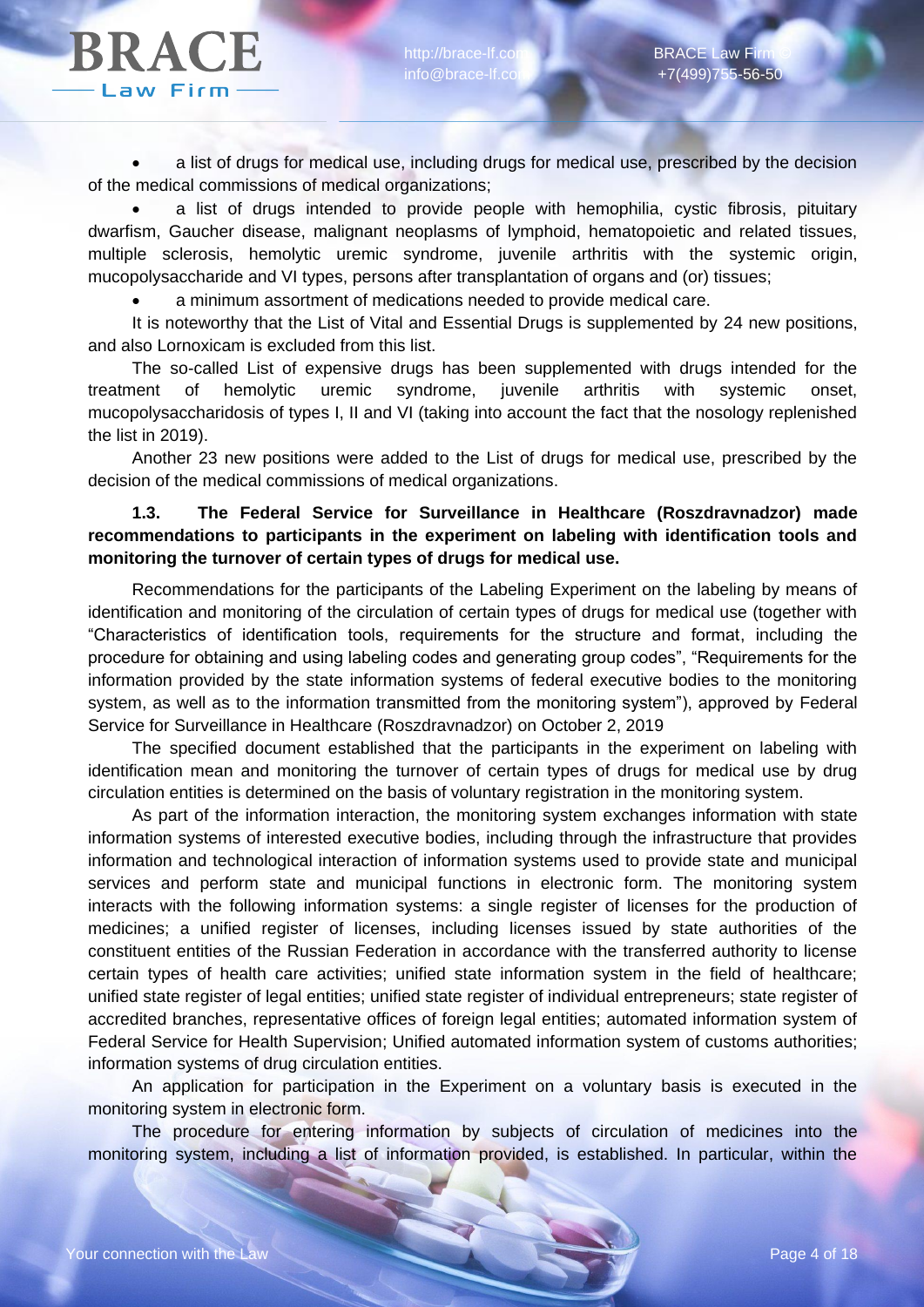http://brace-lf.co info@brace-lf.co

framework of putting into circulation drugs produced in the Russian Federation, the drug circulation entity that prepares (packs) the drugs in the secondary (consumer) packaging of the drug (and in its absence - the primary packaging of the drug), within 5 working days from the date of completion of the production stage of the packing (packing) of drugs, but until the provision of information on further operations with such drugs provides a monitoring system.

At the same time, when transferring drugs between subjects of circulation of drugs, it is allowed to provide information to the monitoring system both by the subject of circulation of drugs carrying out the transfer of drugs and by the entity taking the drugs.

**1.4. The Russian government approved the rules for subsidizing the costs of the Federal State Unitary Enterprise "Moscow Endocrine Plant" for the purchase, import and delivery of psychotropic drugs not registered in the Russian Federation to provide for children.**

*Decree of the Government of the Russian Federation of October 21, 2019 N 1354 "On approval of the Rules for the provision in 2019 of a subsidy from the federal budget for the reimbursement of expenses of the federal state unitary enterprise "Moscow Endocrine Plant" for the purchase, import and delivery of psychotropic drugs not registered in the Russian Federation to provide for children"*

The subsidy is provided in order to reimburse the costs of the recipient of the subsidy for the purchase, import, and delivery of unregistered psychotropic drugs to provide children with medical assistance in the framework of the state program of the Russian Federation "Health Care Development".

The subsidy is granted provided that the recipient of the subsidy on the 1st day of the month preceding the month in which it is planned to conclude between the Ministry of Industry and Trade of the Russian Federation and the recipient of the subsidy an agreement on the provision of subsidies:

 a recipient does not have an unfulfilled obligation to pay taxes, fees, insurance premiums, interest, fines, and interest payable in accordance with the legislation of the Russian Federation on taxes and fees;

 a recipient of the subsidy has no overdue debts on the return to the federal budget of subsidies, budget investments, and other overdue debts to the federal budget;

a recipient of the subsidy is not in the process of reorganization, liquidation, bankruptcy;

 a recipient of the subsidy does not receive funds from the federal budget on the basis of other regulatory legal acts for purposes that are consistent with the objectives of the subsidy provided.

In order to receive a subsidy, the recipient of the subsidy is not obliged to submit an application for the grant of subsidies to the Ministry of Industry and Trade of the Russian Federation, drawn up in any form and signed by the head of the subsidy recipient, with the calculation of the subsidy for cost recovery. The Ministry of Industry and Trade of the Russian Federation checks the completeness and reliability of the information contained in the documents submitted by the recipient of the subsidy and within 5 calendar days makes a decision on granting the subsidy or on refusing to provide it.

The indicated document instructed the Ministry of Health of Russia to prepare and submit to the Ministry of Industry and Trade of Russia information on the needs of specific legal entities in unregistered medicines before October 25, 2019. The Ministry of Industry and Trade is committed to approving the distribution plan for these drugs by November 1 of this year.

**1.5. The Government of Russia approved the principles of modernization of primary health care in the Russian Federation and the rules for the examination of draft regional programs for the modernization of primary health care.**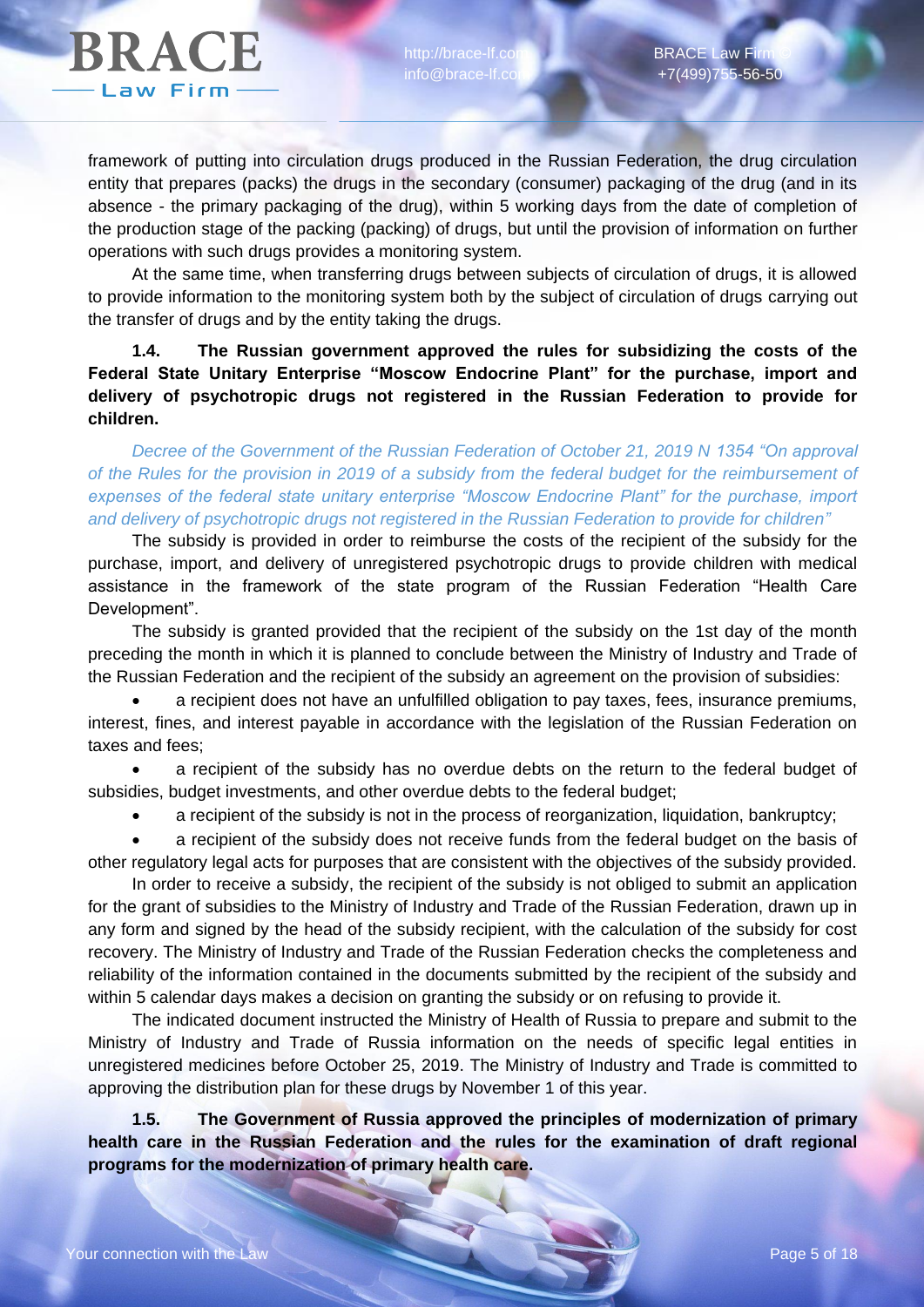http://brace-lf.co info@brace-lf.co

*Decree of the Government of the Russian Federation of October 09, 2019 N 1304 "On approval of the principles of modernization of primary health care in the Russian Federation and the Rules for the examination of draft regional programs for modernization of primary health care, monitoring and control of the implementation of regional programs for modernization of primary health care"*

This document provides a list of proposed activities, including: on the prevention of complications of cardiovascular diseases in high-risk patients by providing medicines for citizens who have suffered an acute cerebrovascular accident, myocardial infarction and other acute cardiovascular diseases or vascular operations, and which receive medical care on an outpatient basis; equipping vehicles with medical organizations for the transport of biological materials for research, drug delivery to residents of remote areas.

The Russian Ministry of Health has been instructed by November 25 of 2019 to develop and submit to the Government of the Russian Federation in the prescribed manner a draft resolution of the Government of the Russian Federation on the approval of the Rules for the provision of subsidies from the federal budget to the budgets of the constituent entities of the Russian Federation for the prevention of complications of cardiovascular diseases in high-risk patients by providing drugs citizens who suffered an acute violation of cerebral circulation, myocardial infarction and other acute cardiovascular disease or vascular surgery and that receive medical care on an outpatient basis.

The rules for the examination of draft regional programs for the modernization of primary health care, monitoring and control of the implementation of regional modernization programs for primary health care establish that the consideration of the interdepartmental working group led by the Ministry of Health of Russia, the examination of draft regional programs and expert opinions at them is carried out at meetings of the interdepartmental working group in a period not exceeding 5 working days from the date of receipt from members of a departmental working group of expert opinions on the draft regional program.

# **1.6. The Ministry of Health has approved a program aimed at improving the provision of emergency medical care and the activities of the All-Russian Disaster Medicine Service.**

*Decree of the Ministry of Health of the Russian Federation of October 2, 2019 N 827 "On approval of the departmental target program" Improving the provision of emergency, including specialized emergency, medical care and the activities of the All-Russian Service for Disaster Medicine".*

Within the framework of this program, measures are envisaged to improve the All-Russian Service for Disaster Medicine, including the creation and replenishment of the reserve of medical resources of the Ministry of Health of the Russian Federation (medicines and medical devices) to eliminate the health consequences of emergencies – annually, until December 31, 2024.

Also noteworthy are events aimed at updating the fleet of ambulances, the creation of stationary emergency departments. The specified program plans to provide citizens of Ukraine and stateless persons permanently residing in the territory of Ukraine, compelled to leave the territory of Ukraine and arrived on the territory of the Russian Federation in an emergency mass order, medical assistance.

#### **1.7. The list of medical goods subject to VAT has been supplemented.**

*Federal Law of September 29, 2019 N 325-FZ "On Amendments to Parts One and Two of the Tax Code of the Russian Federation"*

Section 1 of the List of medical goods codes in accordance with the unified commodity nomenclature of the EAEU foreign economic activity, taxed with a value added tax at a tax rate of 10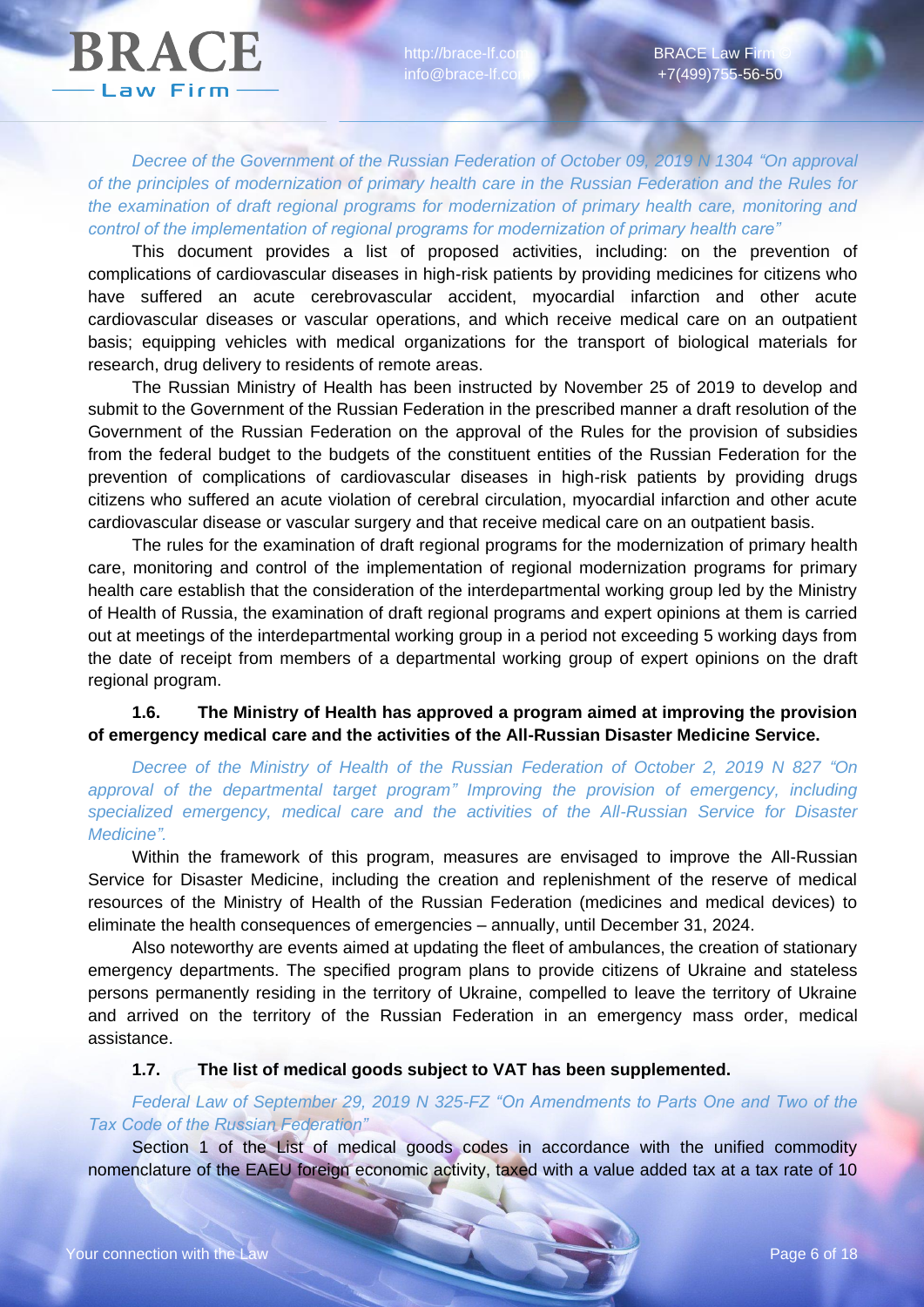

percent when they are imported into the Russian Federation, approved by Decree of the Government of the Russian Federation of September 15, 2008 N 688 is supplemented by the position: "artificial radioactive compounds isotopes used for the preparation of medicines (code 2844 40 300 0 \*)". The sections of the list are also supplemented, concerning not only medicines but also medical devices. The specified federal law will enter into force on October 27, 2019.

### **1.8. The Ministry of Industry and Trade of Russia has approved a standard form of an agreement on the provision of services for the provision of labeling codes to pharmaceutical subjects.**

*Decree of the Ministry of Finance of Russia of October 14, 2019 N 165н "On Amending the Appendix to Order of the Ministry of Finance of the Russian Federation of June 4, 2018 N 126n "On the conditions for the admission of goods originating from a foreign state or a group of foreign states for the purpose of purchasing goods for ensuring state and municipal needs".*

Recall that, as a general rule, the conditions for the admission of goods originating from a foreign state or a group of foreign states for public procurement, during a tender, request for quotations, request for proposals, consideration and evaluation of applications containing proposals for the supply of goods specified in the Appendix to the order of the Ministry of Finance of Russia dated June 04, 2018 N 126н, and originating exclusively from the EAEU member states, are carried out by commissions of customers for procurement and operators of electronic platforms using m to proposed in these applications as low contract down 15 per cent ratio. The contract is concluded at the price offered in the application by the winner of the tender, request for quotations, request for proposals. The list of goods is given in accordance with the All-Russian Classifier of products by type of economic activity. The list has been amended to exclude their position "Medicines and materials used for medical purposes" (code 21) of codes such as 21.10.9 "Separate basic pharmaceutical products manufacturing services" and 21.20.9 "Services for production of medicines and materials used for medical purposes, separate, performed by the subcontractor".

# **1.9. The National Artificial Intelligence Development Strategy for the period until 2030 has been approved.**

#### *Decree of the President of the Russian Federation of October 10, 2019 N 490 "On the Development of Artificial Intelligence in the Russian Federation"*

Among the applied goals of the Strategy, the forecasting of equipment failures and its preventive maintenance, the optimization of supply planning, production processes and financial decision-making, the use of intelligent logistics management systems, the reduction of human participation in processes associated with increased risk to life and health, the optimization of personnel selection and training, are highlighted: compilation of optimal work schedules, selection of optimal dosages of drugs, automation of surgical interventions, previously identified e gifted children.

It is assumed that the use of artificial intelligence technologies in the social sphere helps to create conditions for improving the standard of living of the population, including by improving the quality of health services (including preventive examinations, diagnostics based on image analysis, predicting the occurrence and development of diseases, and selecting optimal dosages of drugs, reduction of pandemic threats, automation and accuracy of surgical interventions).

**1.10. Since October 26, 2019, the Administrative Regulation of the Russian Healthcare Supervision Authority for the provision of public service for the issuance of a certificate for the right to import (export) of narcotic drugs, psychotropic substances and their precursors, if**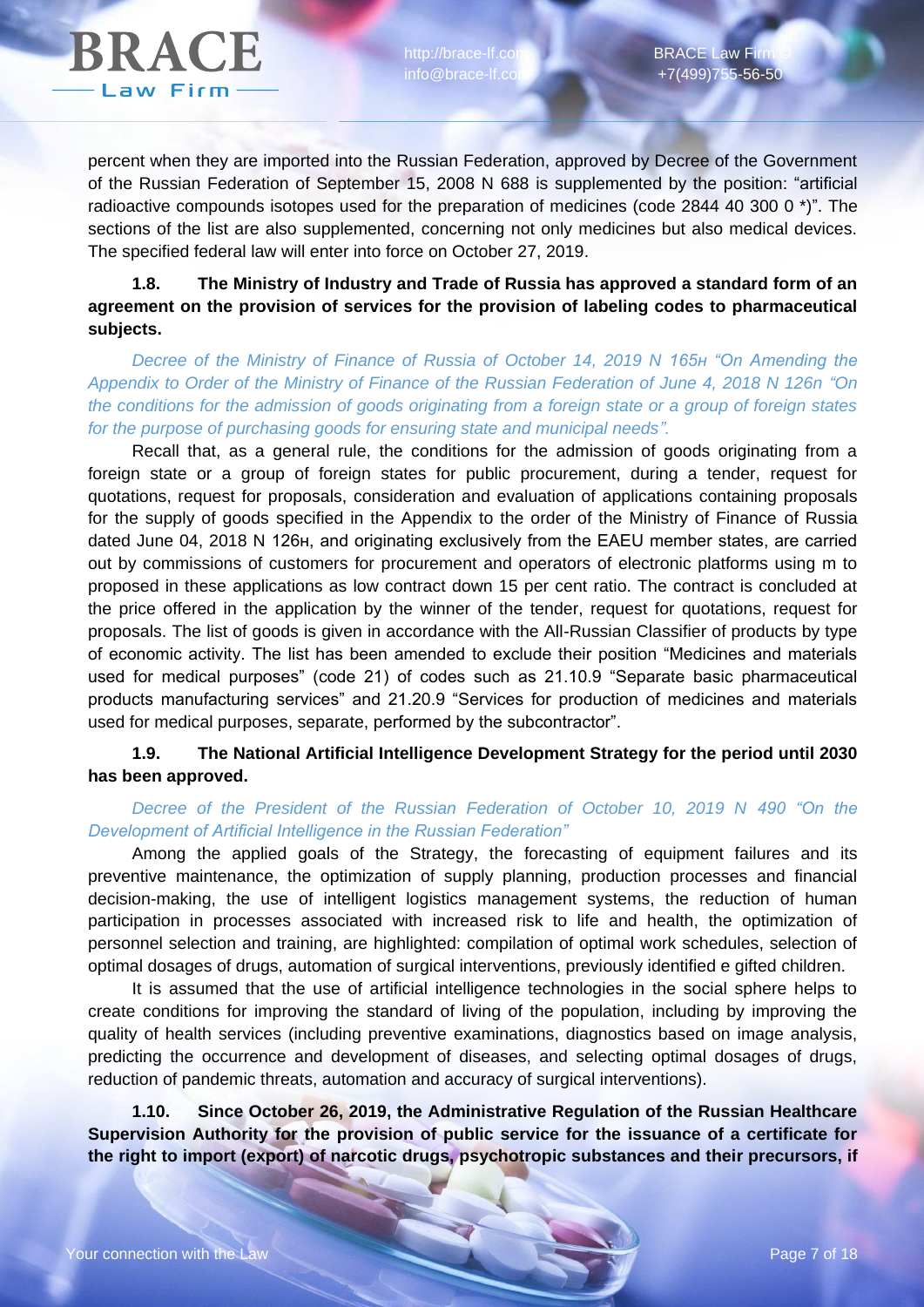http://brace-lf.co info@brace-lf.co

#### **they are drugs, has been declared invalid.**

*Order of the Ministry of Health of Russia dated May 15, 2019 N 300n "On the recognition of the order of the Ministry of Health of the Russian Federation dated July 7, 2015 N 421n "On approval of the Administrative Regulations of the Federal Service for Supervision of Health in the provision of public services for the issuance of a certificate of importation ( export) of narcotic drugs, psychotropic substances and their precursors, if they are drugs" and paragraph 2 of the changes that are made to some administrative regulations of the Federal Service for Supervision of Health to provide public services in the field of narcotic drugs, psychotropic substances and their precursors, potent substances which are not precursors of narcotic drugs and psychotropic substances, approved by Order of the Russian Federation Ministry of Health from September 1, 2017 N 584n"*

By this order, from October 26 of this year, the previous amendments to the Administrative Regulation of the Federal Service for Supervision of Health Care for the provision of the state service for issuing a certificate for the right to import (export) narcotic drugs, psychotropic substances and their precursors, if they are drugs, and the regulation itself.

# **1.11. The Ministry of Health of Russia has prepared a memo for parents of children in need of drugs containing psychotropic substances, containing recommendations on obtaining drugs that are not registered on the territory of Russia.**

*The memo is published on the official website of the Ministry of Health of the Russian Federation*

The memo consists of two sections: for those parents whose children already have a medical commission and protocol of the council of the federal medical organization on the need to prescribe psychotropic drugs unregistered in the Russian Federation (such as diazepam clobazam, midazolam, phenobarbital); for parents of children who, apparently, need these drugs because the prescribed registered drugs for the treatment of epilepsy were ineffective and/or it is necessary to use a pediatric form of a psychotropic drug (elixir, rectal solution, oromucosal solution), but the conclusions of medical commissions and there are no protocols of federal councils yet.

In particular, if you have a doctor's report and transportation of the drug (for example, when leaving for the country), you must have either a doctor's report or the protocol of the federal council or a receipt for the drug. The drug is given for three months. Therefore, 2.5 months after receiving the drug, you must consult your doctor and inform about the need to receive the medicine for the next three months. In the absence of an appropriate opinion of the medical commission, it is necessary to contact the polyclinic at the place of residence or another medical organization that provides specialized medical care for children in the "neurology" profile or palliative medical care in order to obtain an opinion. If necessary, the attending physician in the district clinic or other medical organization where the child is being observed can refer the child to a specialized medical organization, including a hospital, for additional examination and / or to consider the availability of indications for the use of a psychotropic drug not registered in the Russian Federation drug and dose selection.

**1.12. Federal Service for Health Supervision provides a list of the most frequently committed violations when sending mandatory information to be provided to Federal Service for Health Supervision.**

*Letter of Federal Service for Health Supervision dated October 01, 2019 N 01I-2359/19 "On Information Obligatory Provided to Federal Service for Health Supervision"*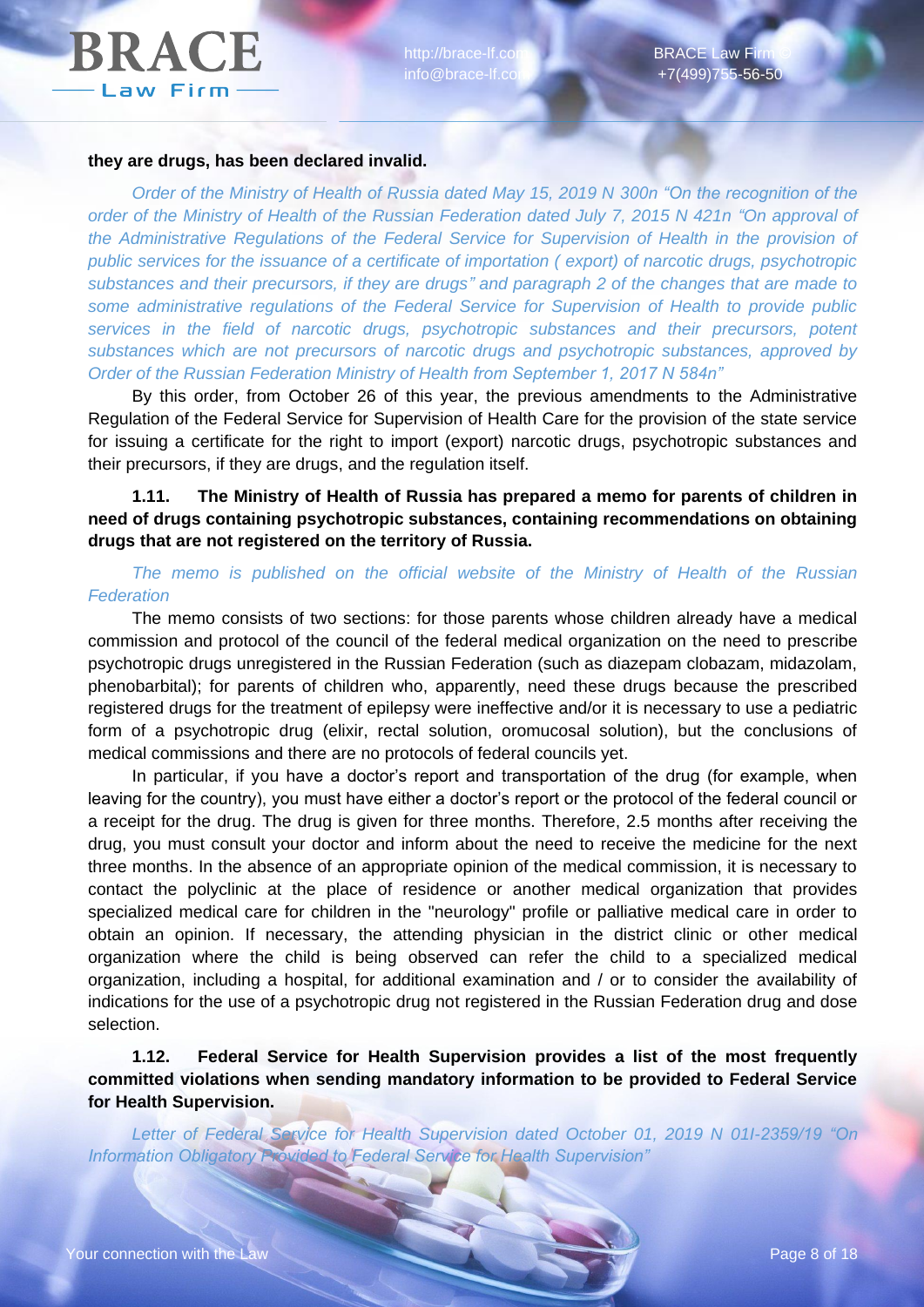http://brace-lf.co info@brace-lf.co

The Federal Service for Supervision of Healthcare processed data on the release of drugs into civil circulation for 2019, which were provided by drug circulation entities in electronic form through the Automated Information System of Federal Service for Health Supervision.

As a result of the analysis of the above information, Federal Service for Health Supervision revealed the most frequent violations of the procedure for the submission of information, namely:

information is not provided on the receipt of drugs in the civil circulation;

 information on medicines received in civil circulation is submitted from violations of the established period;

 information on medicines received in civil circulation does not correspond to the data of the state register of medicines regarding the form of release taking into account the dosage form, dosage, and packaging of the drug;

 information on the data received in civilian circulation of medicines specified in declarations of conformity and certificates of conformity;

 information is not provided on the number and date of adoption of the declaration of conformity / number and date of issue of the certificate of conformity;

 Inaccurate information about the address of the warehouse where the batch of the medicinal product is stored.

# **2.Drafts of regulatory legal acts**

### **2.1. The Ministry of Health of Russia proposes to amend the accreditation procedure for specialists with medical, pharmaceutical or other education.**

*Draft order of the Ministry of Health of Russia "On amendments to the terms and stages of accreditation of specialists, as well as categories of people with medical, pharmaceutical or other education and subject to accreditation of specialists, approved by order of the Ministry of Health of the Russian Federation dated December 22, 2017 N 1043n"*

The project proposes to establish that from January 1, 2020, the following categories of persons will have to undergo the procedure for confirming their level of professionalism:

 doctors who have completed higher education in basic educational programs in accordance with the federal state educational standards in the field of education "Health and Medical Sciences" (undergraduate level, residency level) after January 1, 2020;

 medical specialists who completed additional professional education in vocational retraining programs developed on the basis of established qualification requirements, professional standards and the requirements of the relevant federal state educational standards of secondary professional and (or) higher education for the results of the development of educational programs after January 1, 2020.

**2.2. The Ministry of Industry and Trade of Russia proposed concretizing the terminology of the Regulation on the system for monitoring the movement of drugs for medical use, approved by Decree of the Government of the Russian Federation of December 14, 2018 N 1556.**

*Draft Decree of the Government of the Russian Federation "On Amending Certain Decisions of the Government of the Russian Federation in the Field of Labeling of Goods and Pharmaceutical Products Subject to Mandatory Labeling with Identification Tools"*

The Office proposes to expand the interpretation of the term "emission registration device", setting out paragraph twenty-fifth of paragraph 2 of the Regulation on the system for monitoring the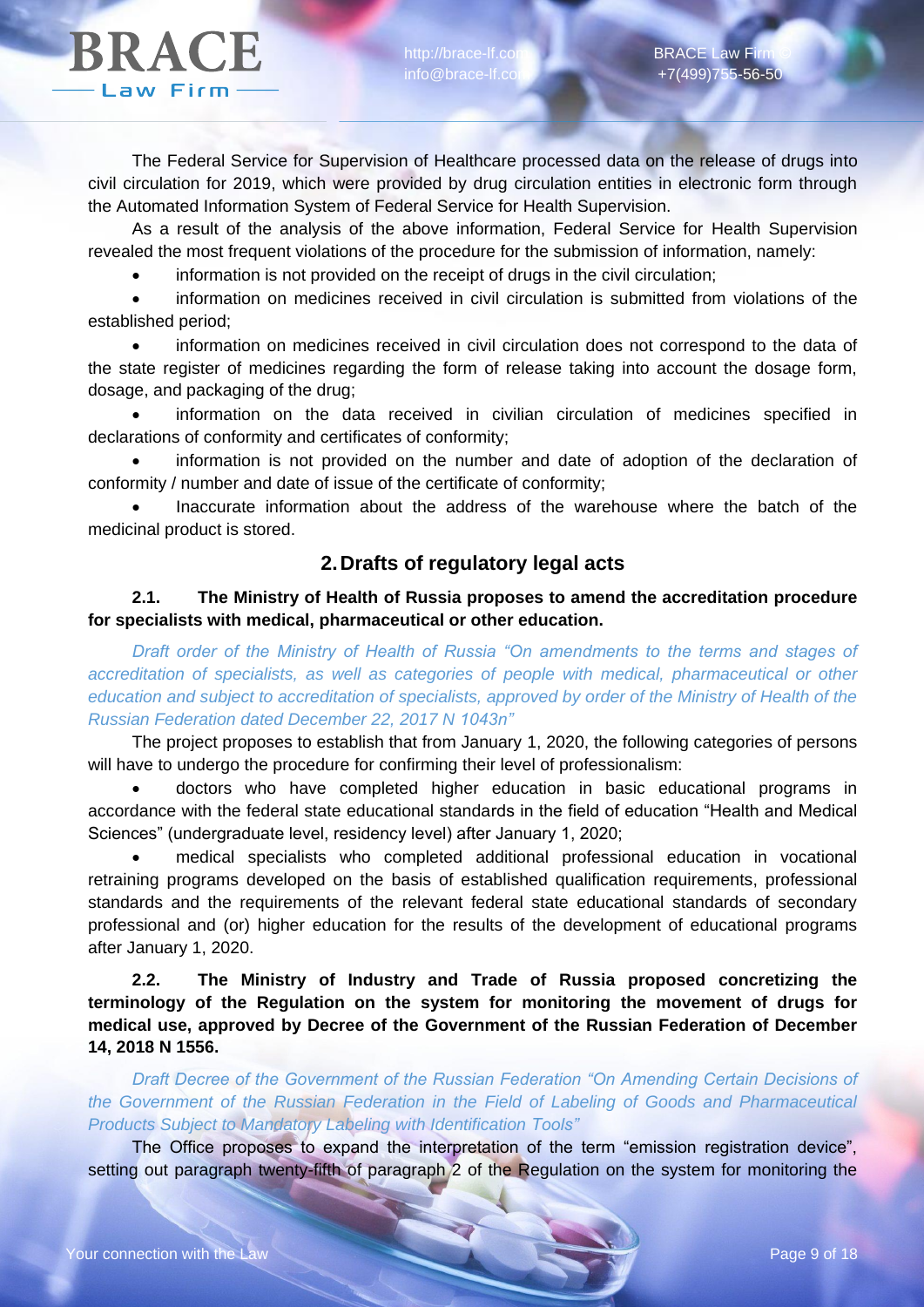

movement of drugs for medical use, approved by Decree of the Government of the Russian Federation of December 14, 2018 N 1556 as follows: "emission registration device" – technical means of information exchange designed to obtain marking codes and transfer to the monitoring system information on marking goods with means of identification a state acting as a technical means of verifying a verification code, for which the Federal Security Service of the Russian Federation issued a document on its compliance with the established requirements for encryption (cryptographic) means of information protection, applicable to encryption (cryptographic) means intended for verifying marking codes, or which includes a technical means of checking verification codes, for which the Federal Security Service of the Russian Federation and issued a document on its compliance with the requirements for encryption (cryptographic) means of protection of information in force in respect of encryption (cryptographic) means, designed to test the marking codes.

### **2.3. The Ministry of Health is proposing to amend the procedure for determining the level of professional training of experts in the examination of medicines for medical use.**

*Draft order of the Ministry of Health of Russia "On Amending the Procedure for Determining the Level of Professional Training of Experts of the Federal State Budget Institution for the Examination of Medicines for Medical Use and their Certification for the Right to Examine Medicines for Medical Use approved by order of the Ministry of Health and Social Development of the Russian Federation of 26 August 2010, N 755n*

To pass the certification, experts no longer need to submit a specialist certificate to the Commission, while now such a certificate is required for specialists with a medical and pharmaceutical education. Moreover, the meetings of the Certification Commission of Experts are held upon receipt of expert documents, while the project proposes to hold at least once a year, while now the frequency is set at least once every three months.

# **2.4. The Ministry of Health of Russia proposes that the List of medicines prescribed by the attending physician to the taxpayer and purchased at his own expense, the amount of which is taken into account when determining the amount of social tax deduction, be invalidated.**

*Draft Decree of the Government of the Russian Federation "On invalidating the List of medicines prescribed by the attending physician to the taxpayer and acquired by him at his own expense, the value of which is taken into account when determining the amount of social tax deduction approved by the Government of the Russian Federation dated March 19, 2001 N 201 "On approval of lists of medical services and expensive types of treatment in medical institutions of the Russian Federation, medicines, amounts payment of which for its own account of the taxpayer are taken into account when determining the amount of Social Tax Deduction"*

This draft was adopted taking into account paragraph 2 of Article 1 of Federal Law N 147-FZ dated June 17, 2019 "On Amending Part Two of the Tax Code of the Russian Federation", which, from paragraph 1 of subparagraph 3 of paragraph 1 of Article 219 of the words of the Tax Code of the Russian Federation containing the list of social tax deductions to which a taxpayer is entitled, the words "in accordance with the list of medicines approved by the Government of the Russian Federation" are excluded for the tax deduction in the amount paid by the taxpayer in the amount of the cost of medicines for medical use prescribed by the attending physician and acquired by the taxpayer at his own expense.

**2.5. The Ministry of Health is proposing the creation of the Metrological Service at**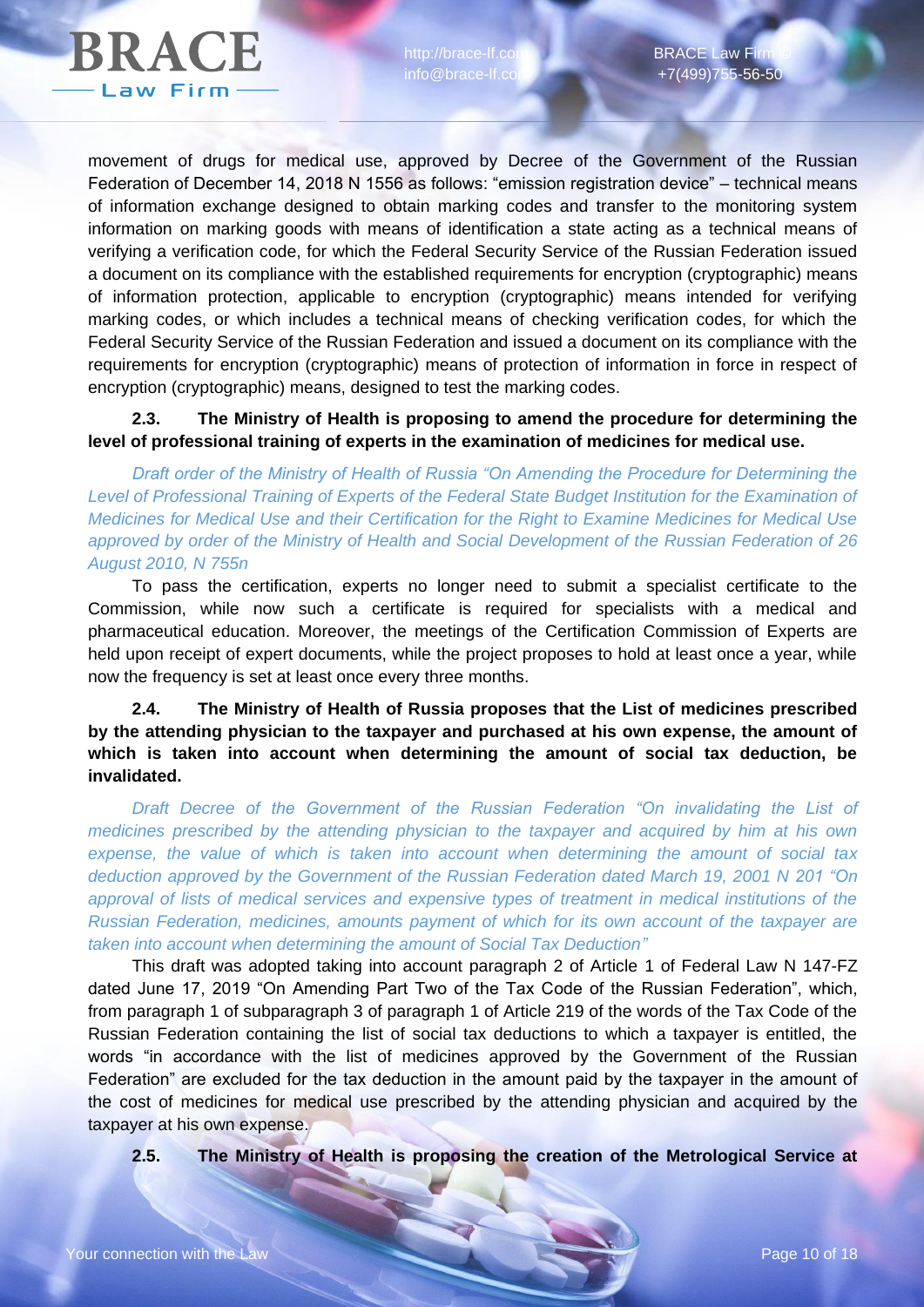http://brace-lf.co info@brace-lf.co

#### **this ministry.**

# *Draft order of the Ministry of Health of Russia "On the Metrological Service of the Ministry of Health of the Russian Federation in the field of circulation of medicines for medical use"*

According to the explanatory note to this document, the draft Order was developed in order to implement Article 22 of Federal Law dated 26.06.2008 N 102-FZ "On Ensuring the Uniformity of Measurements", according to which the federal executive bodies and state corporations create metrological services in the prescribed manner with a view to organizing activities to ensure the uniformity of measurements within its competence.

This project creates a metrological service that will ensure the uniformity of measurements in the Russian Federation when establishing and observing the requirements for pharmacopoeial standard samples, as well as create pharmacopoeial standard samples to monitor the quality of the studied drugs for medical use. The organization of activities on metrological support in the field of drug circulation is proposed to be entrusted to the "Scientific Center for Expertise of Medical Devices" of the Russian Ministry of Health.

# **2.6. It is proposed to amend the Federal Law "On the Basics of Protecting the Health of Citizens in the Russian Federation" regarding the establishment of the maximum level of allowable expenses for a citizen to pay for vital and essential medicines**

#### *Draft Federal Law "On Amending the Federal Law "On the Basics of Protecting Citizens' Health in the Russian Federation"*

The bill establishes that subsidies for the payment of vital and essential medicines are provided to a citizen if his expenses for the payment of medicines included in the list of Vital and Essential Drugs exceed 10 percent of his total income from labor, business, and other activities.

For citizens whose income does not exceed the cost of living, the maximum allowable share of expenses is reduced following a correction factor equal to the ratio of the citizen's income to the cost of living, which ensures a fair, proportionate decrease in the maximum share of expenses for the least well-off citizens.

Subsidies are transferred to the transfer until the deadlines set for the intake of vital and essential medicines by medical prescription. If a citizen has acquired vital and essential medicines at his own expense, the subsidy is paid to compensate for the costs incurred in the amount established by the bill.

# **2.7. A group of deputies took the initiative to allow the import into Russia of unregistered drugs containing narcotic and psychotropic substances in the presence of medical indications of a particular patient**

# *United Russia proposed to allow the import of psychotropic drugs with the permission of the medical commission. Interfax Information Group of October 01, 2019*

As part of the initiative, a proposal is being prepared to amend the legislation on the circulation of medicines, in terms of granting a free permit for the import of unregistered drugs containing narcotic and psychotropic substances if registered drugs are not suitable for use by the patient due to individual intolerance. For such an import, an appropriate decision by the medical board regarding the patient's contraindications will be required. It is important to note that the draft law under consideration, which proposed introducing the norm that the import of a specific consignment of registered and (or) unregistered medicines intended to provide medical care according to the vital indications of a particular patient, to the Russian Federation is carried out in accordance with the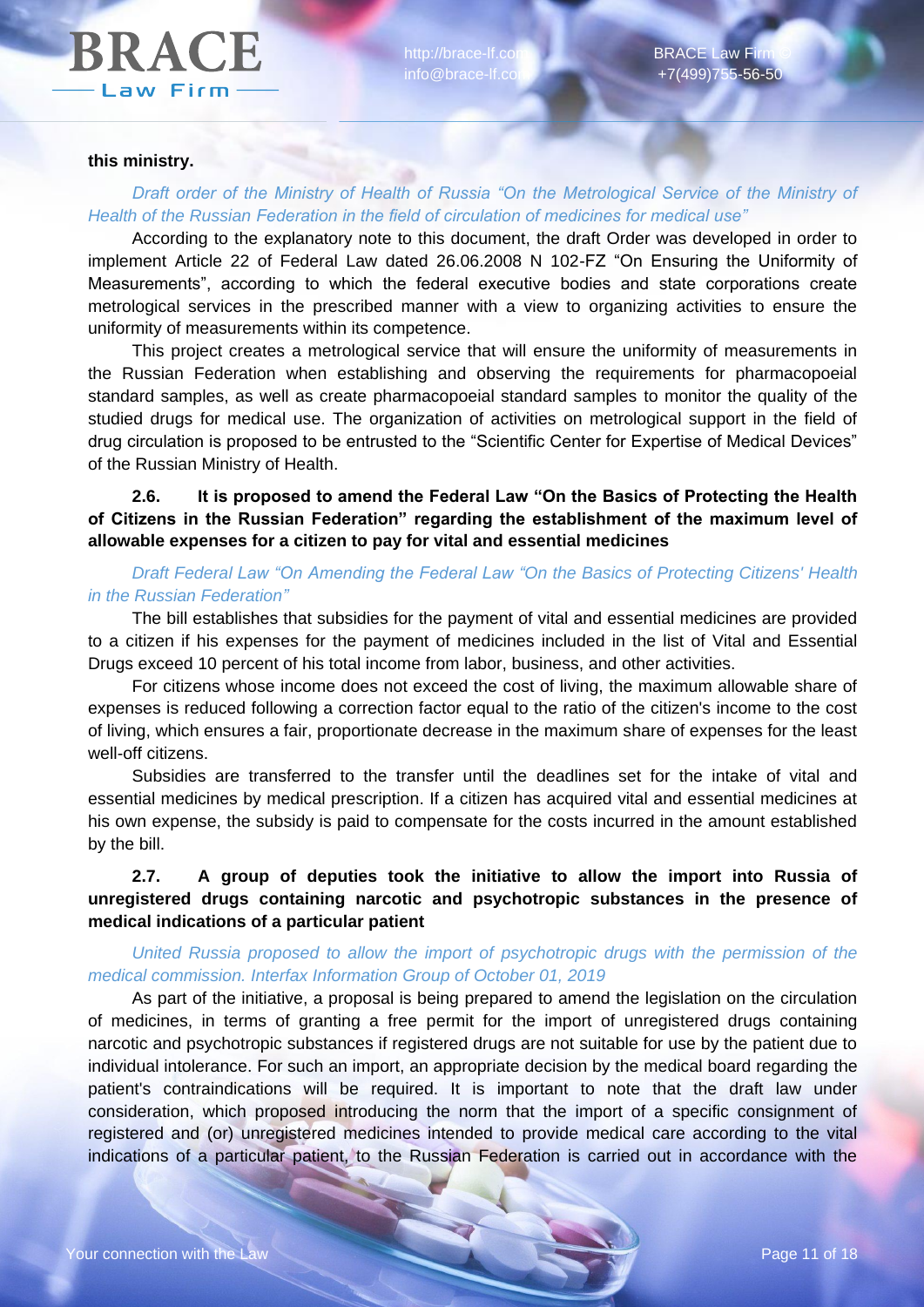http://brace-lf.co info@brace-lf.co

legislation of the Russian Federation Federation on customs, but not subject to collection of customs duties, taxes and other funds was rejected at the seizure of the State Duma 2 October 4, 2019.

**2.8. The Russian Ministry of Health proposes to return to considering the issue of changing the procedure for providing medical care to the population according to the profile of "cosmetology".**

*Draft Order of the Ministry of Health of the Russian Federation "On Amending the Procedure for the Provision of Medical Assistance to the Population on the Profile of "Cosmetology", approved by Order N 381n of the Ministry of Health and Social Development of the Russian Federation of April 18, 2012*

At the International Forum of Dermatovenerologists and Beauticians announced the question of the return of the Ministry of Health to the issue of amending the rules for the provision of services in the field of cosmetology. In April of this year, a draft amendment was prepared in the Procedure for the provision of medical care to the population according to the profile of cosmetology, according to which medical care according to the profile of cosmetology includes a set of preventive, therapeutic, diagnostic and rehabilitation measures aimed at maintaining or restoring the structural integrity and functional activity of integumentary tissues of the human body (skin and its appendages, subcutaneous fat and superficial muscles). A specialist is appointed to the post of cosmetologist who meets the Qualification requirements for specialists with higher and postgraduate medical and pharmaceutical education in the field of healthcare, approved by order of the Ministry of Health of Russia N 707n dated 08.10.2015 "On approval of Qualification requirements for medical and pharmaceutical workers with higher education in the direction training "Health and Medical Sciences".

**2.9. The bill aimed at improving the procedure for determining the interchangeability of drugs for medical use is considered in the first reading of the meeting of the State Duma.**

*The draft Federal Law "On Amendments to the Federal Law "On Circulation of Medicines" and the Federal Law "On Amendments to the Federal Law "On Circulation of Medicines" in terms of improving the procedure for determining the interchangeability of drugs for medical use.*

The bill proposes amendments to the Federal Law in terms of establishing the specifics of determining the interchangeability of certain groups of medicines, as well as an exception for homeopathic and herbal medicines, as well as the formation and regular updating of the list of interchangeable medicines and its placement on the Internet.

The draft law provides for the establishment of the possibility of additional submission of the necessary materials by the applicant in the event of insufficient material to identify the interchangeability of the medicinal product identified by the commission of experts of the expert institution.

The draft law provides for a period of 40 working days for the holder or owner of the registration certificate of the medicinal product to submit an application for amending the instructions for the use of the medicinal product for medical use from the date of publication on the official website of Federal Service for Health Supervision of information about new confirmed data on side effects and undesirable reactions during its use, including for interchangeable drugs. It also establishes the possibility of considering the suspension in accordance with the procedure established by the authorized federal executive body for the use of a medicinal product in case of failure to submit the specified application within 40 business days by the holder or owner of the registration certificate of the medicinal product, as well as the failure to submit the necessary documents for the expert institution to determine the interchangeability of the medicinal product drug for medical use.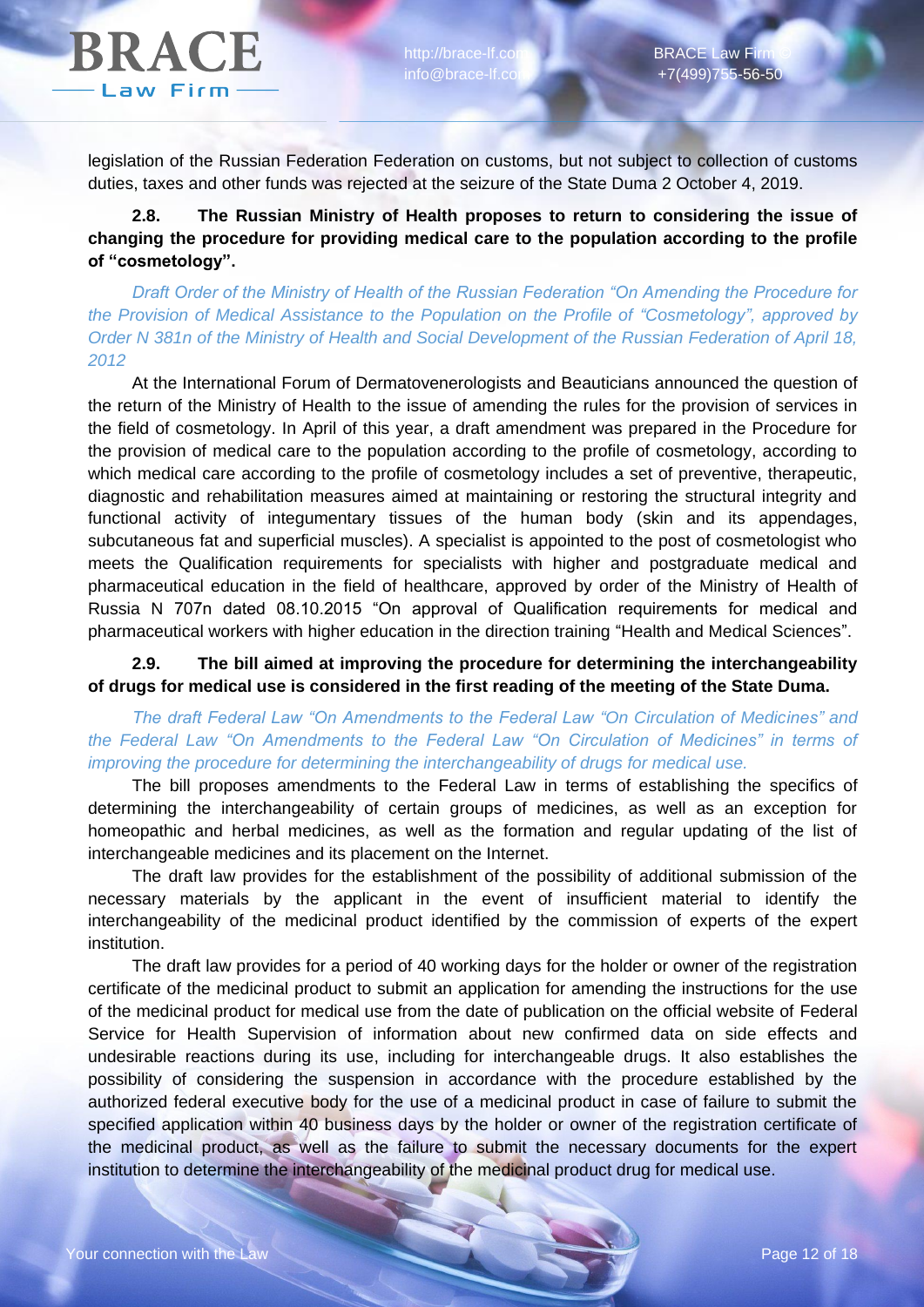#### **2.10. The government is advised to implement the phased introduction of drug labeling, starting with medicines from the "seven nosologies"**

# *The government is encouraged to consider phasing in drug labeling. According to the official website of the Association of pharmacy institutions "Union Pharma"*

At a meeting of the State Duma Committee on Health Protection on October 15, 2019, the Government of the Russian Federation was recommended to consider introducing a phased labeling of drugs by starting the labeling of drugs named in the List of Medicines designed to provide people with hemophilia, cystic fibrosis, pituitary dwarfism, Gaucher disease, malignant neoplasms of lymphoid, hematopoietic and related tissues, multiple sclerosis, hemolytic uremic syndrome, juvenile arthritis with systemic m onset, mucopolysaccharidosis of types I, II and VI, individuals after transplantation of organs and (or) tissues.

The reason for this proposal was that, despite the postponement of the introduction of drug labeling, participants in the drug circulation system are not ready for the introduction of mandatory labeling since 2020.

# **2.11. The Ministry of Health proposes to introduce the obligation of licensees, when carrying out pharmaceutical activities, to enter information on drugs for medical use into the system for monitoring the movement of drugs for medical use.**

# *Draft Decree of the Government of the Russian Federation "On Amendments to Clause 5 of the Regulation on the Licensing of Pharmaceutical Activities"*

According to cl. 7 of art. 67 of the Federal Law "On the Circulation of Medicines" dated April 12, 2010 N 61-FZ, legal entities and individual entrepreneurs engaged in the production, storage, importation into the Russian Federation of the dispensation, sale, transfer, use and destruction of medicines for medical use shall ensure that with the Regulation on the system for monitoring the movement of drugs for medical use, approved by the Decree of the Government of the Russian Federation of December 14, 2018 N 1556, taking into account the type of uschestvlyaemoy their activities, including the information about the drug for medical use in drug traffic monitoring system for medical use.

The explanatory note to the draft said legal act states that paragraph 5 of the Regulation on the licensing of pharmaceutical activities, which establishes a list of licensing requirements that a licensee must comply with in carrying out pharmaceutical activities, is supplemented by the norms that licensees engaged in wholesale and retail sale of medicines for medical use, including pharmacy organizations, individual entrepreneurs licensed to exercise pharmaceutical activities, medical organizations are obliged to ensure that information on drugs for medical use is included in the system for monitoring the movement of drugs for medical use.

# **2.12. The Ministry of Health of Russia proposes to amend the Rules for maintaining and storing special registers of operations related to the circulation of narcotic drugs and psychotropic substances**

*Draft Decree of the Government of the Russian Federation "On Amending the Rules for Maintaining and Storage of Special Logs for Recording Operations Associated with the Turnover of Narcotic Drugs and Psychotropic Substances"*

By the indicated draft legal act, the Rules for maintaining and storing special transaction logs related to the circulation of narcotic drugs and psychotropic substances are supplemented by the provision that, in case of unintentional damage to a narcotic drug or psychotropic substance, which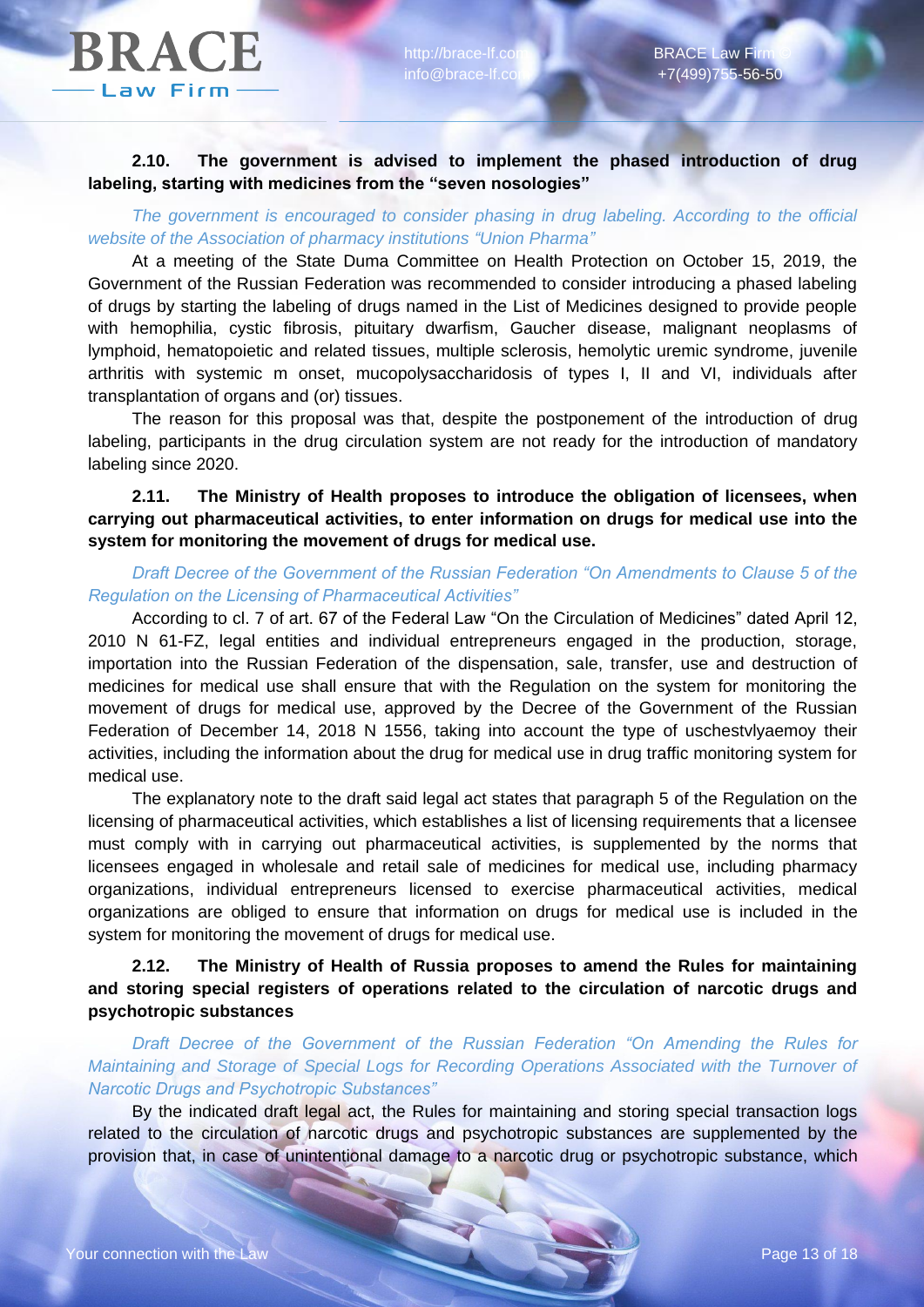led to its destruction, which occurred during medical or pharmaceutical activity, no later than one business day following the day of the occurrence of this fact, an act is drawn up, the form of which also establishes I draft regulation as an annex number 3 of the Regulations.

Since the maintenance of registration journals is permitted by the Rules both on paper and in the form of electronic documents, this act can also be executed on paper or in the form of an electronic document with subsequent attachment in the latter case to the registration journals.

It is also proposed to introduce an act form fixing an unintentional spoilage of a psychotropic substance.

#### **2.13. Prime Minister Dmitry Medvedev instructed to amend the procedure for determining the initial (maximum) price of the contract for public procurement of medicines.**

#### *The results of the 33rd meeting of the Foreign Investment Advisory Council in Russia on October 21, 2019 are published on the official website of the Government of the Russian Federation*

The Ministry of Health of Russia is entrusted with ensuring amendments to the Procedure for determining the initial (maximum) price of a contract, the price of a contract concluded with a single supplier (contractor, contractor) when purchasing medicines for medical use, approved by order of the Ministry of Health of Russia dated October 26, 2017 N 871n, aimed at solving the problem of failed auctions in the implementation of such purchases.

**2.14. The Ministry of Health of Russia submitted for consideration the revised Draft Rules for the mandatory re-registration in 2019-2020 of all previously registered by various methods, maximum selling prices for drugs included in the list of vital drugs, as well as the rules according to which the owners of registration certificates for drugs included in List of Vital and Essential Drugs Must Reduce Previously Registered Prices for Medicinal Products Included in the List of Vital and Essential Drugs**

*Draft Resolution of the Government of the Russian Federation "On Amending the Decree of the Government of the Russian Federation of October 29, 2010 N 865 "On State Regulation of the Prices of Medicinal Products Included in the List of Vital and Essential Medicines", in the Decree of the Government of the Russian Federation of September 15, 2015 N 979 "On Introducing of amendments to the Decree of the Government of the Russian Federation of October 29, 2010 N 865 and on the approval of the methodology for calculating the maximum selling prices for pharmaceutical products established by manufacturers The drugs included in the list of vital and essential medicines during their state registration and re-registration"*

The draft resolution establishes the rules for mandatory re-registration in 2019-2020 of all previously registered by various methods, maximum selling prices for drugs included in the list of Vital and Essential Drugs, as well as the rules according to which the owners of registration certificates of medicines included in the list of Vital and Essential Drugs are obliged to reduce previously registered prices for drugs included in the list of essential drugs.

In addition, the draft resolution is being brought into line with Law N 134-FZ of the norms of decrees of the Government of the Russian Federation of October 29, 2010 N 865 "On state regulation of prices for medicines included in the list of vital and essential medicines", dated September 15, 2015 N 979 "On Amending the Decree of the Government of the Russian Federation of October 29, 2010 N 865 and on approving the methodology for calculating the maximum selling prices established by manufacturers of pharmaceutical products and drugs included in the list of vital and essential drugs during their state registration and re-registration".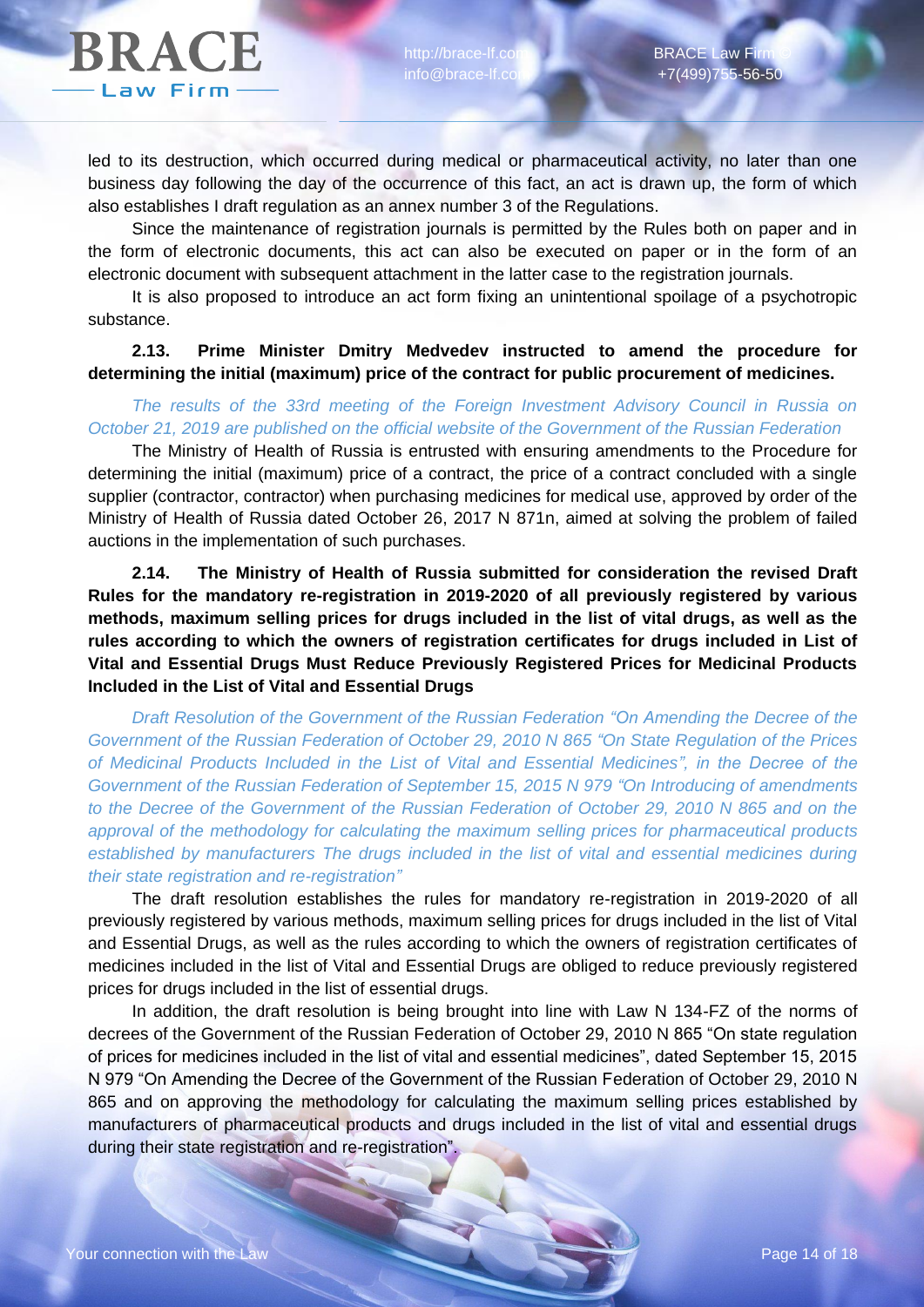http://brace-lf.co info@brace-lf.co

Besides, it is important to note that this draft has finalized the section of the Price Reregistration Rules approved by Decree of the Government of the Russian Federation of October 29, 2010 N 865, which regulates the rules for re-registration of maximum selling prices for vital and essential drugs. According to the Rules, the mandatory re-registration of registered maximum selling prices for medicines in 2019-2020 is carried out with the last registered (re-registered) maximum selling prices for immunobiological pharmaceuticals, pharmaceutical preparations containing narcotic drugs and psychotropic substances being preserved in relation to domestic manufacturers, as well as medicines in the price segment up to 100 rubles, not exceeding the maximum selling prices, determined s subject to the provisions of Part 4 of Article 61 of the Federal Law of April 12, 2010 N 61-FZ "On Circulation of Medicines". At the same time, the limits are registered before the entry into force of the Federal Law of June 6, 2019 N 134-FZ "On Amendments to the Federal Law "On Circulation of Medicines" regarding the state regulation of prices for medicines included in the list of vital and essential medicines" selling prices for reference medicines are subject to mandatory reregistration in 2019-2020 on the basis of applications from holders or holders of registration certificates. Thus, the submission of an application for re-registration of maximum selling prices is mandatory.

At the same time, prices are maintained provided that they do not exceed prices determined to take into account part 4 of Art. 61 of the Federal Law of April 12, 2010 N 61-FZ "On the Circulation of Medicines". Under Part 4 of Art. 61 of the specified part of Article 61 of the Federal Law, the holder or owner of the registration certificate of a medicinal product (an authorized person) is required to submit to the authorized federal executive body an application for re-registration of the registered maximum selling price of the manufacturer for the medicinal product included in VED, downward, including in the case of a decrease in the price in foreign currency for a drug in the country of manufacture and (or) in countries in which the drug At registered and (or) which is supplied by the manufacturer.

Thus, in our opinion, the indicated draft does not fully resolve the question of for what period a decrease in prices in foreign currency for drugs manufactured in other states is recorded, how the price data are compared.

**2.15. Deputies of the State Duma returned to the consideration of the bill, which was planned to provide the right to retail over-the-counter medicines for medical and veterinary use remotely by pharmacy organizations and veterinary pharmacy organizations.**

*Draft Federal Law "On Amending Certain Legislative Acts of the Russian Federation in the Part of the Retail Trade in Medicinal Products by Remote Method"*

When discussing the bill, proposals were made regarding the admission of wholesale companies to the market for selling drugs via the Internet.

Recall that this bill proposed to prohibit the retail sale of prescription drugs remotely, as well as to allow the inclusion of narcotic and psychotropic drugs in the list of drugs established by the executive authorities of the constituent entities of the Russian Federation, the sale of which can be carried out by medical organizations licensed for pharmaceutical activities, and their separate divisions.

**2.16. The Ministry of Health has determined the time frame for which it plans to switch to a system of full or partial reimbursement of the cost of drugs on an outpatient**

#### *Information is given according to the state news agency TASS*

It is supposed to move away from preferential security "for very limited categories of citizens to total security" within two to three years.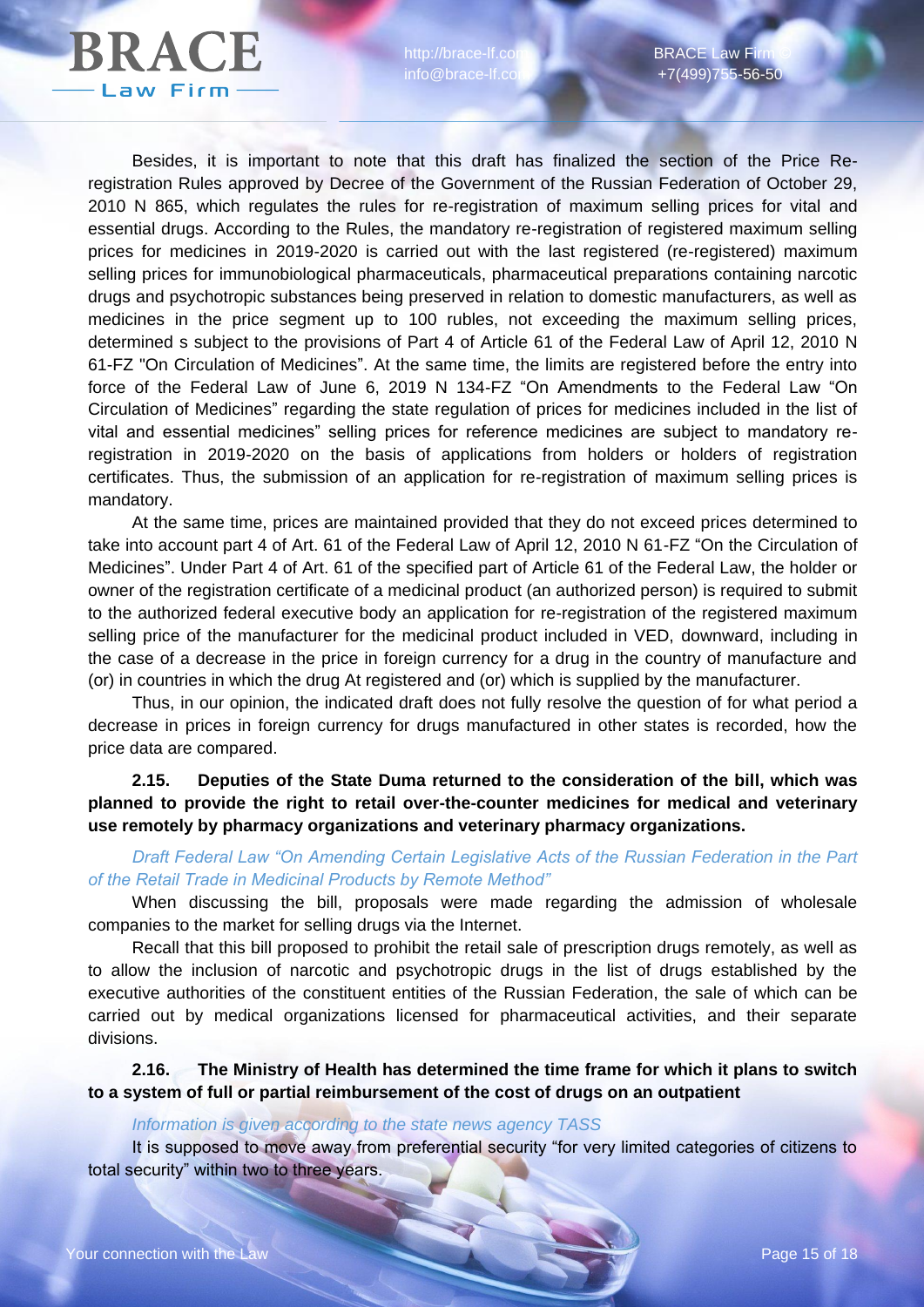

### **3.Judicial and law enforcement practice**

**3.1. The court confirmed the validity of the argument that, when purchasing disinfection work, the requirement of a license is legitimate.**

*The decision of the Seventeenth Arbitration Court of Appeal on October 2, 219 in case N A71- 3698/2019*

The supervisory authority recognized that the complaint of the procurement participant against the actions of the customer was justified. The customer (State Unitary Enterprise of the Udmurt Republic "Pharmacies of Udmurtia") was ordered to exclude from the auction documentation the requirement for bidders to have a license to carry out medical activities by type of work (service): disinfection as a single requirement.

However, in court, this order of the Federal Antimonopoly Service was appealed. The stateowned unitary enterprise of the Udmurt Republic "Pharmacies of Udmurtia" explained that it carries out medical activities in a pharmacy that is on the list of auction objects for the provision of disinfestation and disinfection services, which is confirmed by the corresponding license. At the same time, the applicant notes that the procurement participant did not need a license to carry out activities at a specific pharmacy location address, but generally indicated the need for a license to carry out medical activities by type of work (services) "disinfection" to confirm the possibility of a quality organization and safe deratization and pest control in pharmacies.

Canceling the decision of the control body, the court concluded that the implementation of sanitary and epidemiological (preventive) measures is an integral part of the complex of measures that protect the health of citizens, and includes organizational, administrative, engineering, medical, sanitary, veterinary and other measures aimed at including the prevention of the occurrence and spread of infectious diseases and mass noncommunicable diseases (poisoning). Following paragraph 46 of part 1 of article 12 of the Federal law dated 04 May 2011 N 99-FZ, medical activities are subject to licensing.

#### **3.2. The court confirmed the compulsory license for Sunitinib-native.**

#### *The judgment of the Court of Intellectual Property Rights dated October 29, 2019, N С01- 906/2019 in case N А40-166505 / 2017*

As established by the court, in accordance with paragraph 2 of Article 1362 of the Civil Code of the Russian Federation, if the patent holder cannot use the invention to which he has the exclusive right, without violating the rights of the holder of another patent (first patent) to an invention or utility model that has refused to conclude a license agreement on conditions consistent with established practice, the holder of the patent (second patent) has the right to apply to the court with the claim against the holder of the first patent for granting compulsory simple (non-exclusive) whether censorship for the use in the territory of the Russian Federation of an invention or utility model of the first patent holder. The claim must indicate the conditions proposed by the holder of the second patent for granting him such a license, including the amount of use of the invention or utility model, size, procedure, and terms of payments. If this patent holder, having the exclusive right to such a dependent invention, proves that it represents an important technical achievement and has significant economic advantages over the invention or utility model of the holder of the first patent, the court decides to grant him a compulsory simple (non-exclusive) license.

In such circumstances, the courts of the first instance and appeal had sufficient grounds to agree with the opinion of the forensic experts mentioned.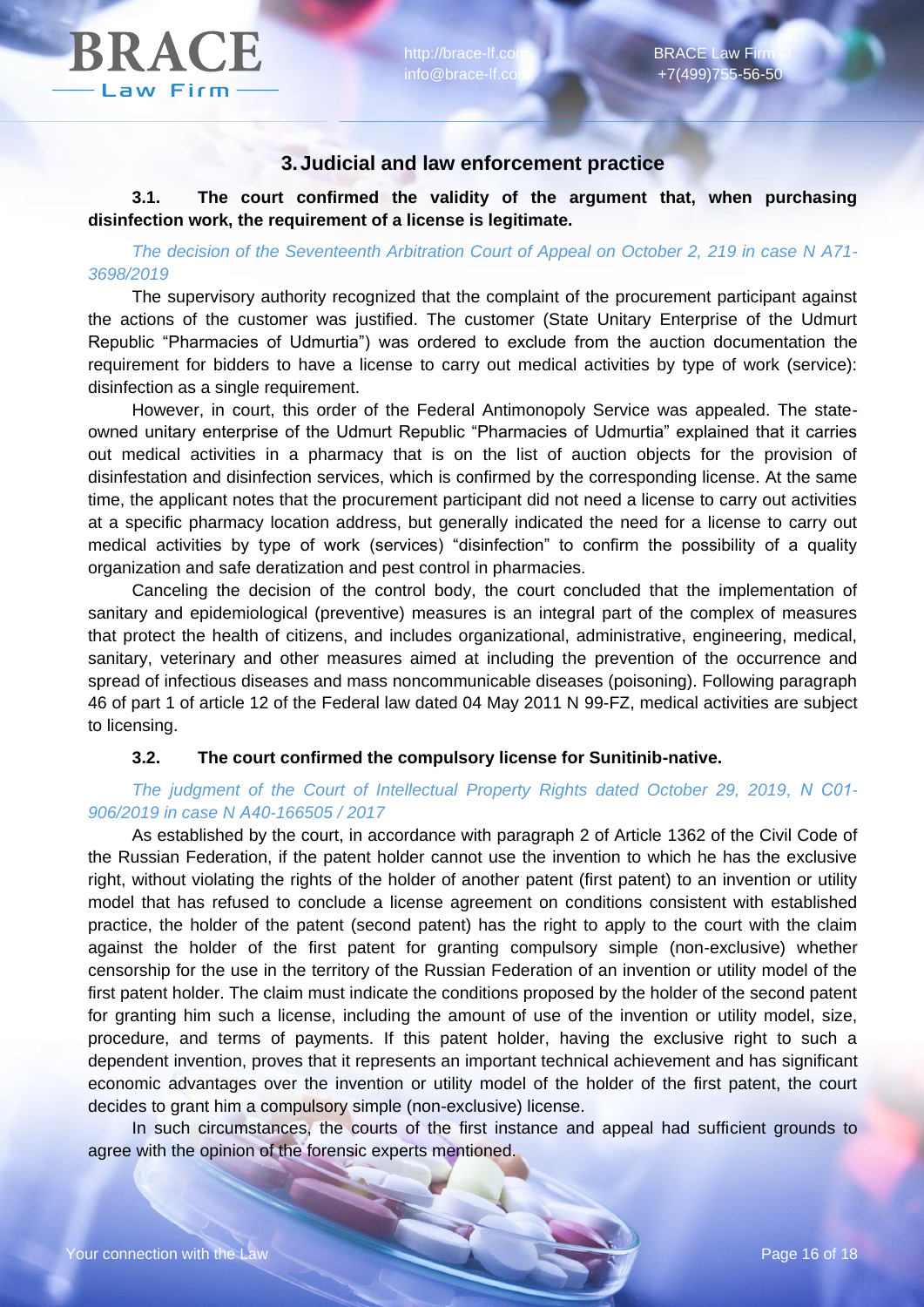

Claiming that society has failed to conduct full-fledged clinical trials confirming the therapeutic benefits of the dependent invention, the plaintiffs at the same time did not provide evidence refuting the results of the experiment and Sunitinib polymorphism.

### **3.3. In a high-profile case on the purchase of anabolic steroids, the court concluded that there was the fault of the athlete who illegally purchased this product.**

The court sentenced the Volgograd athlete, who made the purchase of anabolic steroids on the website of the Belarusian company. The defendant is sentenced to three years in prison. The court did not accept the accused's arguments that he was not aware that the prohibited product contains prohibited potent substances. Presumably, the number of such criminal cases may tend to increase due to the growing interest of the population in sports training using "sports nutrition", as well as the lack of control over sellers of this type of product.

# **3.4. A pharmaceutical company was fined 500,000 rubles for handling unregistered drugs.**

# *The decision of the Arbitration Court of the Rostov Region on October 14, 2019 in the case N A53-33096/2019*

It follows from the case materials that the Territorial Authority of Federal Service for Health Supervision in the Rostov Region received information on the fact of the sale of the unregistered Vitrum Junior drug Polyvitamins + Mineral salts, dosage form: "chewing tablets," form release: "30 tablets each", manufacturer Unifarm Inc., USA, in the amount of 1 (one) package in a pharmacy located in Rostov-on-Don, indicating the presence of an administrative offense tions under Part 2 of the Administrative Code st.6.33.

The court did not accept the arguments of the pharmacy institution that the information letter on the fact of withdrawal of the registration certificate of the medicinal products was not published on the website www.roszdravnadror.ru, on the website 61reg.roszdravnadror.ru, and also on the fact that they supplied medicines to the company suppliers of drugs also did not inform the public about the fact of withdrawal of the registration certificate of the drug, since the decision to cancel the state registration of the drug and its deletion from the state register and medicines dated June 25, 2019 N20-3 / 1082 was included by the Ministry of Health of the Russian Federation in the State Register of Medicines on June 25, 2019 (https://grls.rosminzdrav.ru), which is in the public domain.

**3.5. The court ruled on the distinction between the concepts of "information sign" and "advertising" taking into account the content of the information in it.**

#### *The decision of the Arbitration Court of the Krasnodar Territory of October 24, 2019 in case N A32-37090/2018*

The court concluded that the inscription "Cheap pharmacy. We'll sell it cheaper if you call the competitor's price" it contains advertising information and deals with the offer to sell pharmaceutical products at a lower price, and therefore is considered by the court as advertising, in accordance with paragraph 1 of Article 3 of Federal Law of March 13, 2006 38-FZ "About advertising" advertising.